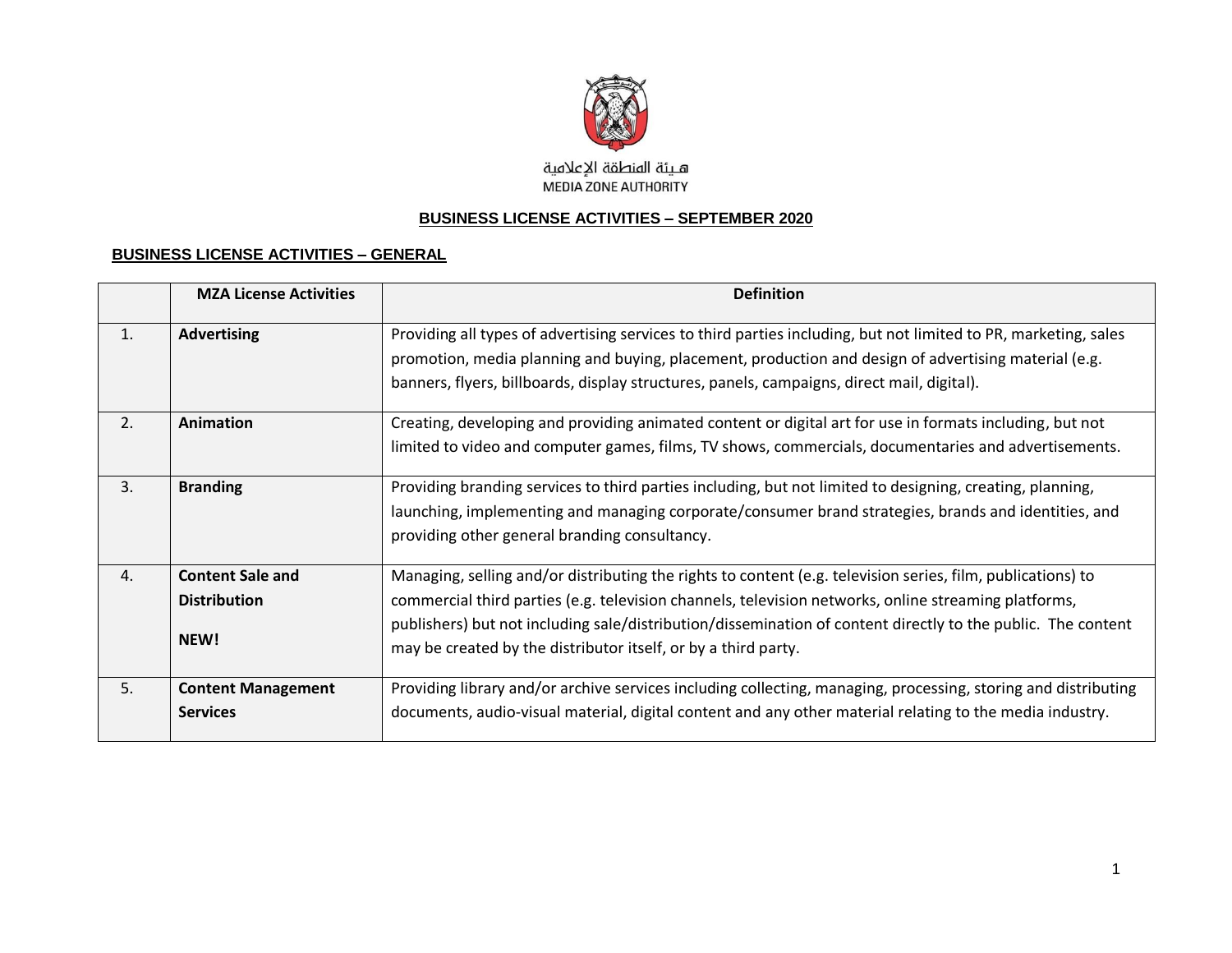

|    | <b>MZA License Activities</b>   | <b>Definition</b>                                                                                                |
|----|---------------------------------|------------------------------------------------------------------------------------------------------------------|
| 6. | <b>Content Portal -</b>         | Web/mobile platform, which aggregates the listings of third parties (i.e. not the web/mobile platform            |
|    | <b>Classifieds/Listings</b>     | owners' own goods or services). The platform has search functionality but does not have the ability to make      |
|    | Aggregator                      | in-platform purchases and there is no payment gateway allowing for purchases directly through the                |
|    | NEW!                            | platform.                                                                                                        |
| 7. | <b>Content Portal - Content</b> | A content rich software application/website which aggregates a variety of information and content (e.g.          |
|    | App/Website                     | text, photos, graphics, videos etc.) about a specific subject matter or for a specific purpose to make the       |
|    |                                 | content accessible to the public in a clear, easy and organized way. Typically there is a subscription element,  |
|    | NEW!                            | which may be with or without a subscription fee. In app purchases may be permitted, but this is incidental       |
|    |                                 | to the core purpose of the app/website. The app/website is not supporting a physical business; it is an          |
|    |                                 | independent business in itself, solely operating through the app/website.                                        |
| 8. | <b>Content Portal - Online</b>  | Web/mobile based price analysis tool that allows a customer to use an online search engine to find and           |
|    | <b>Comparison Platform</b>      | compare products and/or services using selected criteria e.g. price, features, reviews, ratings etc. The         |
|    |                                 | platform aggregates listings of products and/or services from different retailers but does not directly sell the |
|    |                                 | products itself. The platform typically does not have the functionality to make in-platform purchases (i.e.      |
|    | NEW!                            | there is no payment gateway) but instead links the customer with the third party retailer. Comparison tools      |
|    |                                 | for higher risk products e.g. medical products, insurance, car loans, mortgages etc. would generally not be      |
|    |                                 | acceptable as providing advice in relation to these products may be regulated (e.g. by Ministry of Health).      |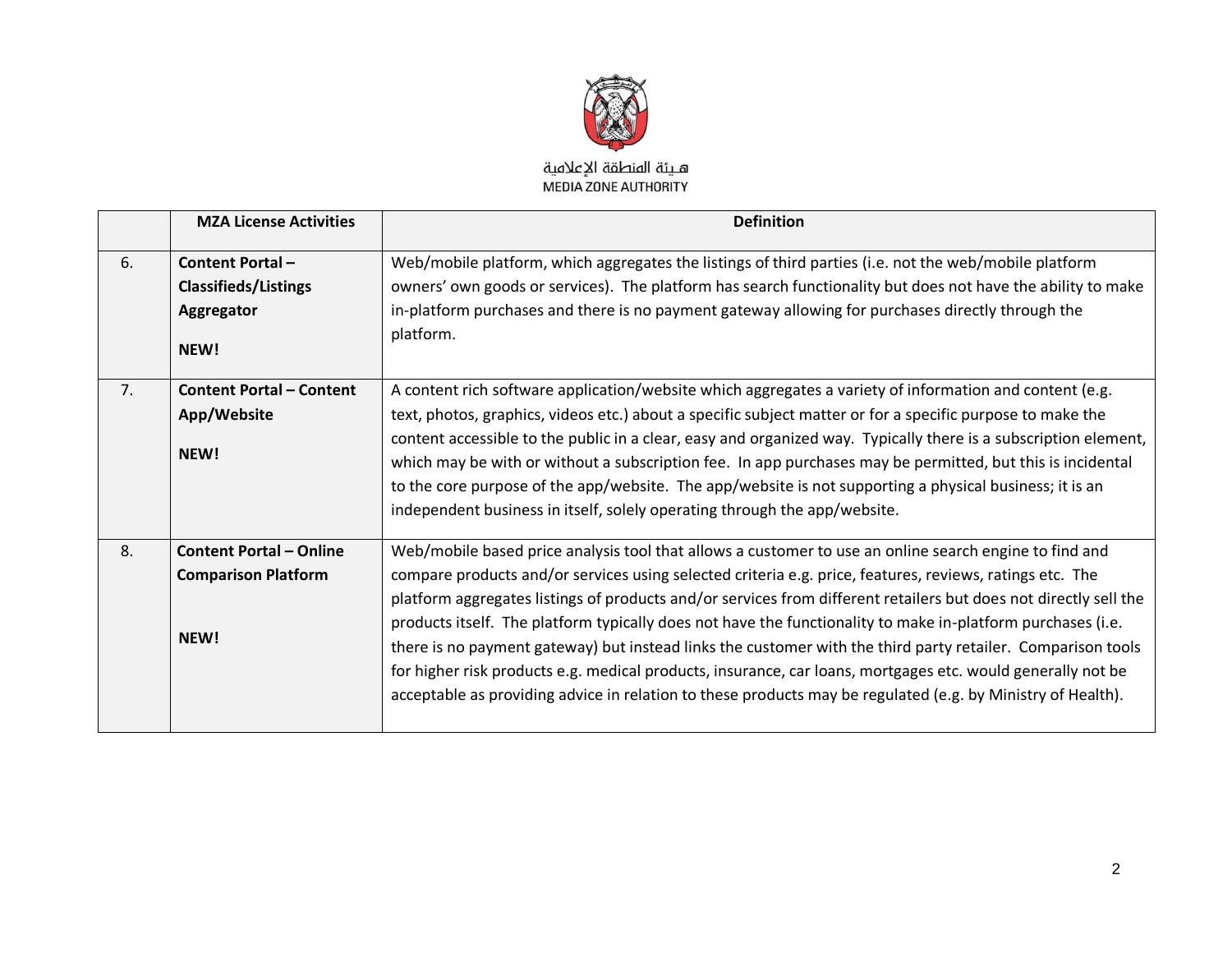

| 9.  | <b>Content Portal - Online</b> | Web/mobile e-commerce platform that allows a customer to search, book and pay for an activity or service         |
|-----|--------------------------------|------------------------------------------------------------------------------------------------------------------|
|     | <b>Booking Platform</b>        | provided by a third party. The activity/service is paid for directly through the platform (i.e. payment is taken |
|     |                                | by the platform itself not the third party service provider) and typically the platform will make a commission   |
|     | NEW!                           | from each booking.                                                                                               |
| 10. | <b>Content Portal - Online</b> | Web/mobile e-commerce platform operating an online marketplace that aggregates product information               |
|     | <b>Marketplace</b>             | from multiple third party retailers. The online marketplace operator does not offer its own products (i.e.       |
|     |                                | goods or services) for sale, only those of third parties. Transactions are processed/payments are taken by       |
|     | NEW!                           | the marketplace operator (not the third party retailer). Delivery of the products may be fulfilled by the third  |
|     |                                | party retailers or a third party delivery service.                                                               |
|     |                                |                                                                                                                  |
| 11. | <b>Content Production -</b>    | Creating and developing all types of content including, but not limited to motion pictures, videos, radio        |
|     | <b>Audio Visual</b>            | content, television series, advertisements and television commercials.                                           |
| 12. | <b>Content Production</b>      | Creating, developing and providing content for the use in corporate materials including, but not limited to      |
|     | Services - Corporate           | corporate communications, videos, events, training and educational materials, magazines, journals,               |
|     |                                | newspapers and newsletters.                                                                                      |
|     |                                |                                                                                                                  |
| 13. | <b>Content Production -</b>    | Creating, developing and providing content including, but not limited to text, images, videos, infographics      |
|     | <b>Digital</b>                 | and 3D CGI for use on applications and digital platforms and ensuring that the content is formatted and          |
|     |                                | configured for use on a variety of devices and platforms.                                                        |
| 14. | Content Production -           | Creating, developing and providing content for use or reproduction in publications (e.g. books, magazines,       |
|     | <b>Publications</b>            | journals, newspapers, other periodicals, newsletters).                                                           |
|     |                                |                                                                                                                  |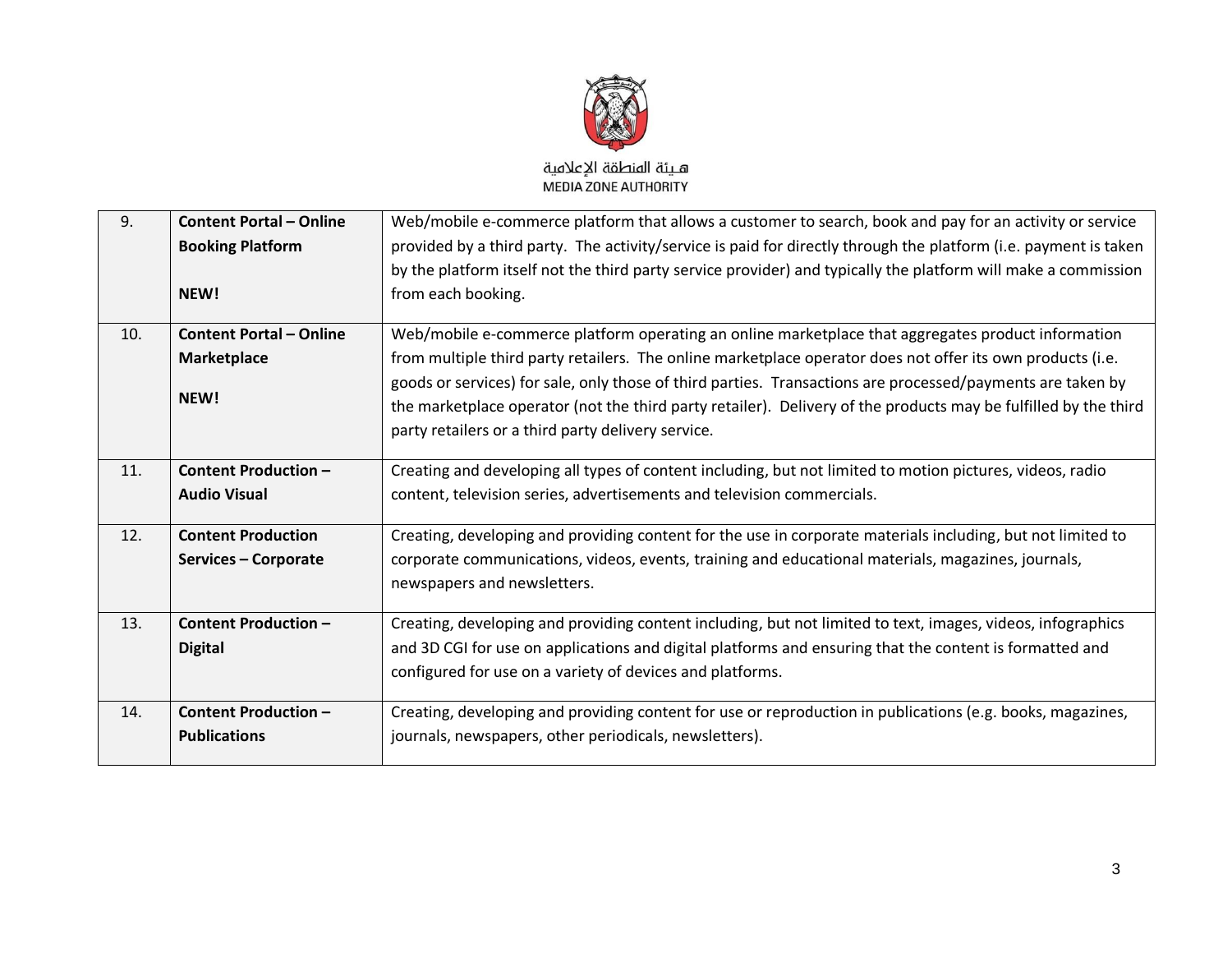

| 15. | <b>Digital Media Library</b><br>NEW!                                                   | An online library of media content (e.g. images, audiovisual content and music). Typically there is a<br>subscription or license element, which may be with or without a fee.                                                                                                 |
|-----|----------------------------------------------------------------------------------------|-------------------------------------------------------------------------------------------------------------------------------------------------------------------------------------------------------------------------------------------------------------------------------|
| 16. | <b>Event Management -</b><br>General                                                   | Providing services to produce, organize, promote, manage, support and facilitate events including, but not<br>limited to conventions, conferences, meetings, business and trade shows (excluding cultural, theatrical,<br>musical, artistic and sports events).               |
| 17. | <b>Event Management -</b><br><b>Cultural, Theatrical and</b><br><b>Artistic Events</b> | Providing services to produce, promote, organize, manage, support and facilitate live events including, but<br>not limited to theatrical, cultural, musical or artistic shows, exhibitions, festivals or such other activities that<br>promote arts and cultural development. |
| 18. | <b>Event Management -</b><br><b>Sports Events</b>                                      | Providing services to produce, promote, organize, manage, support and facilitate sporting events.                                                                                                                                                                             |
| 19. | <b>Graphic Design</b>                                                                  | Creating, developing and providing design ideas with visual and textual content to be used on various media<br>platforms.                                                                                                                                                     |
| 20. | <b>Image/Video Sharing</b><br>Platform<br>NEW!                                         | An online visual discovery engine enabling users to upload, convert, store and play back video content,<br>and share ideas, digital photos/videos, and posts.                                                                                                                 |
| 21. | <b>Location Management</b><br><b>Services</b>                                          | Providing location scouting and location management services for productions including, but not limited to<br>finding and securing locations, obtaining permits and coordinating logistics and transport at/for the location.                                                 |
| 22. | <b>Marketing and</b><br><b>Communications</b>                                          | Providing marketing and communication services, including but not limited to creating, developing and<br>managing marketing material and strategies through various marketing channels.                                                                                       |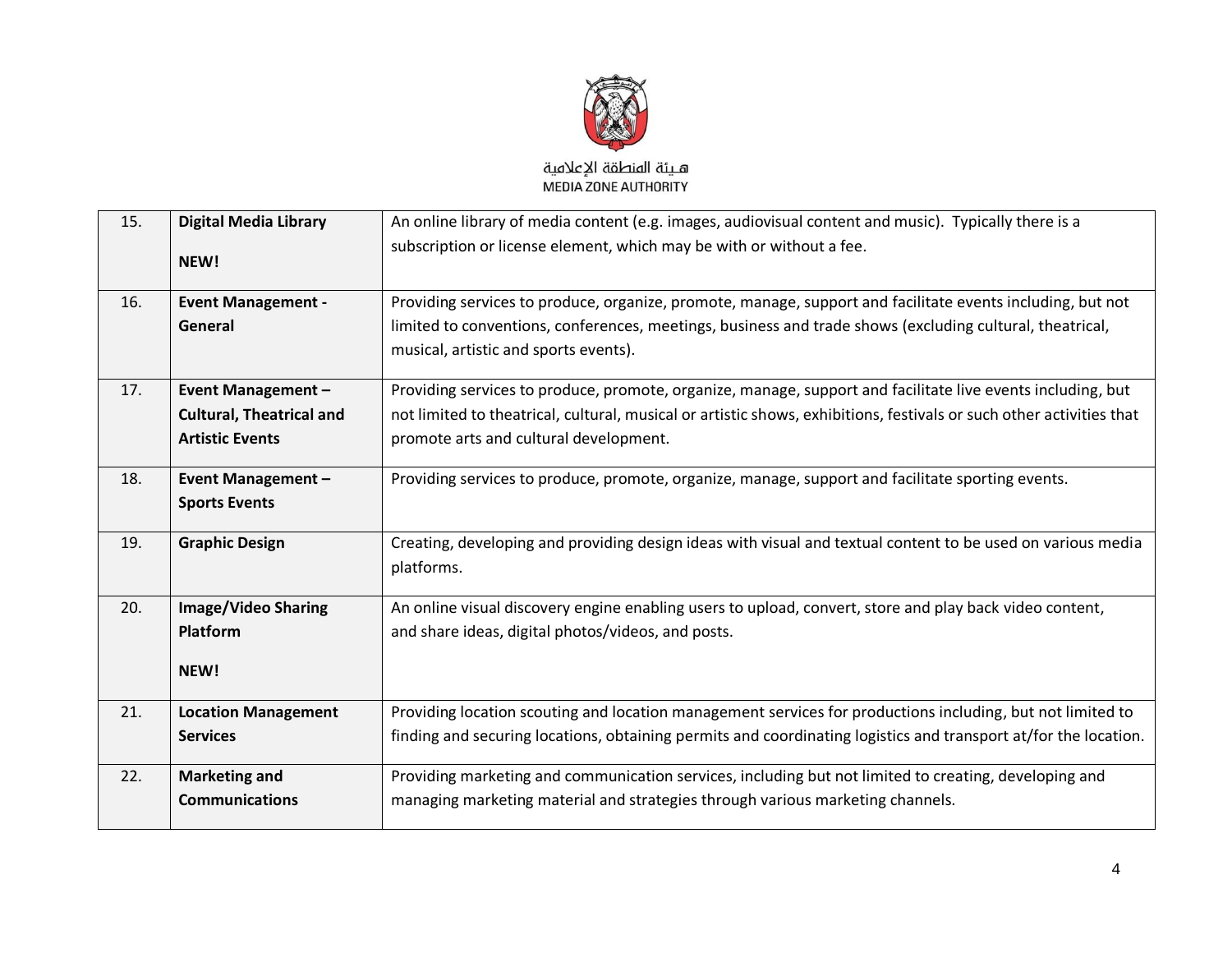

| 23. | <b>Media Monitoring Services</b>                | Providing a service for monitoring media content (e.g. online, broadcast and print) and providing data,<br>analysis and reporting of that content to third party clients. These services typically include the systematic<br>recording of the media content and monitoring of online consumer sources and social media. The material<br>collected usually consists of any media output that makes reference to the client, its activities and/or other<br>selected criteria. |
|-----|-------------------------------------------------|------------------------------------------------------------------------------------------------------------------------------------------------------------------------------------------------------------------------------------------------------------------------------------------------------------------------------------------------------------------------------------------------------------------------------------------------------------------------------|
| 24. | <b>Media Research Services</b>                  | Providing services for market research and studies (e.g. surveys, questionnaires, technical studies) relating<br>to the media industry including, but not limited to analyzing market trends, public opinions and consumer<br>habits and behavior.                                                                                                                                                                                                                           |
| 25. | <b>Media Training</b>                           | Developing and providing media related training.                                                                                                                                                                                                                                                                                                                                                                                                                             |
| 26. | <b>Music Production and</b><br><b>Recording</b> | Creating, developing and providing music composition, production and recording services.                                                                                                                                                                                                                                                                                                                                                                                     |
| 27. | <b>Music Streaming Platform</b><br>NEW!         | A digital platform, which provides streaming or downloads of audio content and other music related<br>content. Typically there is a subscription element, which may be with or without a subscription fee.                                                                                                                                                                                                                                                                   |
| 28. | <b>News Gathering Services</b>                  | Providing services for gathering, providing and selling news items to third party news providers for onward<br>distribution, reporting, broadcast or publication (but not including sale/distribution/dissemination of<br>content directly to the public).                                                                                                                                                                                                                   |
| 29. | <b>Post-production Services</b>                 | Providing post-production services which include, but are not limited to, offline and online editing, editing<br>suites, film/tape transfers, dubbing, subtitling, credits, closed captioning, computer-produced graphics,<br>special effects (digital art), animation, developing and processing motion picture film and 3D formats<br>including reproduction.                                                                                                              |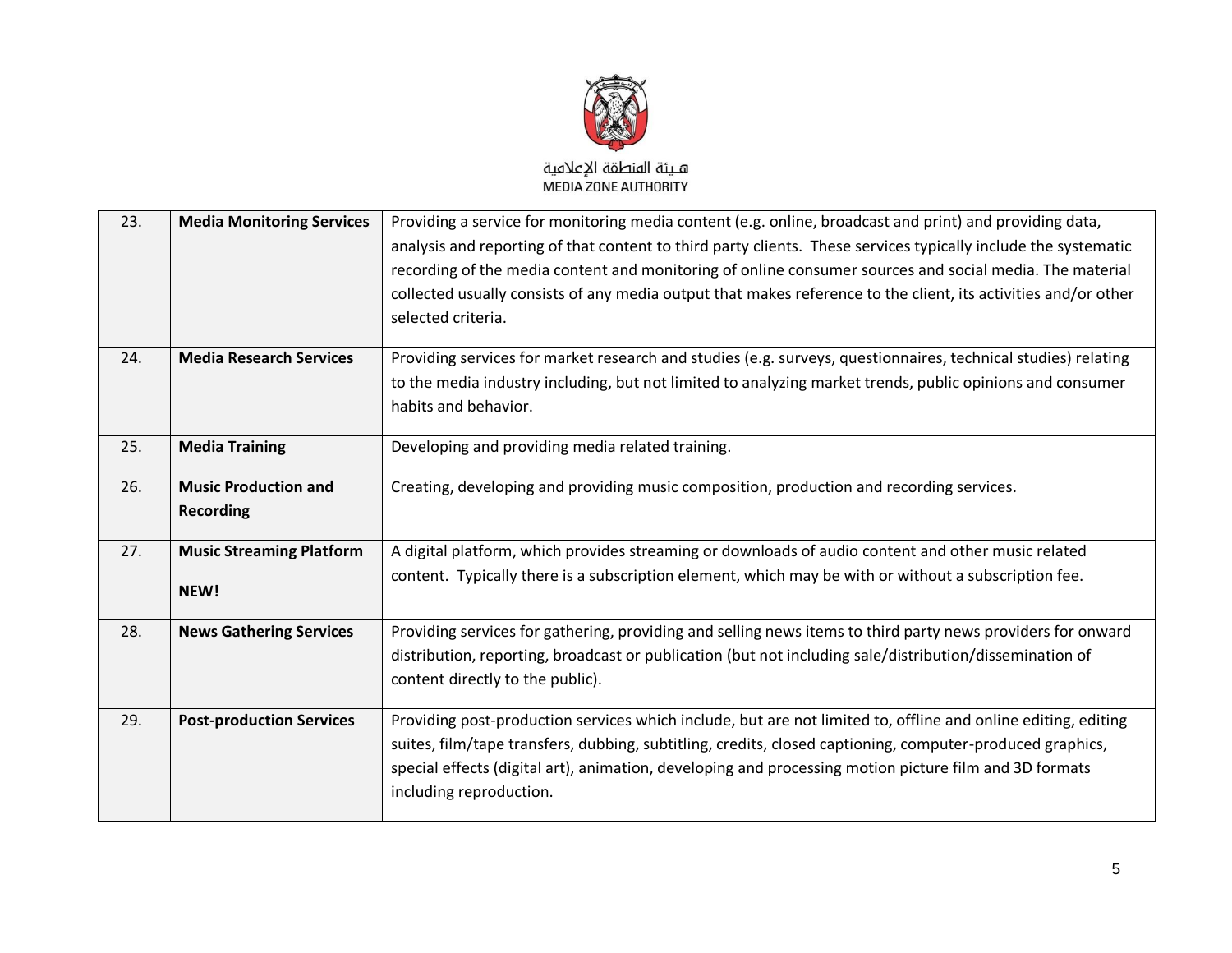

| 30. | <b>Pre-production Services</b>   | Providing services to prepare for/plan a production which include, but are not limited to casting, film          |
|-----|----------------------------------|------------------------------------------------------------------------------------------------------------------|
|     |                                  | budgeting, screenwriting, script development and editing, set construction, location management services,        |
|     |                                  | shooting and production scheduling, storyboarding, inventory equipment lists, etc.                               |
| 31. | <b>Production Equipment Hire</b> | Providing equipment (rental, lease and/or sale) to undertake content production and/or events and the            |
|     |                                  | maintenance and management of that equipment.                                                                    |
| 32. | <b>Production Services</b>       | Providing goods and services required to facilitate productions including, but not limited to, locations,        |
|     |                                  | permits and permissions, professional personnel, travel and transport arrangements, trailers, equipment,         |
|     |                                  | catering, etc.                                                                                                   |
| 33. | <b>Public Relations Services</b> | Providing services to third parties, which include, but are not limited to advising on strategic communication   |
|     |                                  | processes that manage and maintain brand image and reputation and, which assist in the marketing of              |
|     |                                  | products or services.                                                                                            |
| 34. | <b>Rights Management -</b>       | A commercial entity providing services to represent the rights of music related talent, aggregating and          |
|     | <b>Music</b>                     | licensing the intellectual property rights in musical compositions in accordance with UAE copyright and          |
|     |                                  | other relevant laws, decisions and resolutions.                                                                  |
| 35. | <b>Rights Management -</b>       | A commercial entity providing services to acquire and license the intellectual property rights in publications   |
|     | <b>Publications and Content</b>  | and other content in accordance with UAE copyright and other relevant laws, decisions and resolutions.           |
| 36. | <b>Set Design</b>                | Providing services for the creation, design and facilitation of stages and sets and the interior design of sets, |
|     |                                  | stages and studios.                                                                                              |
|     |                                  |                                                                                                                  |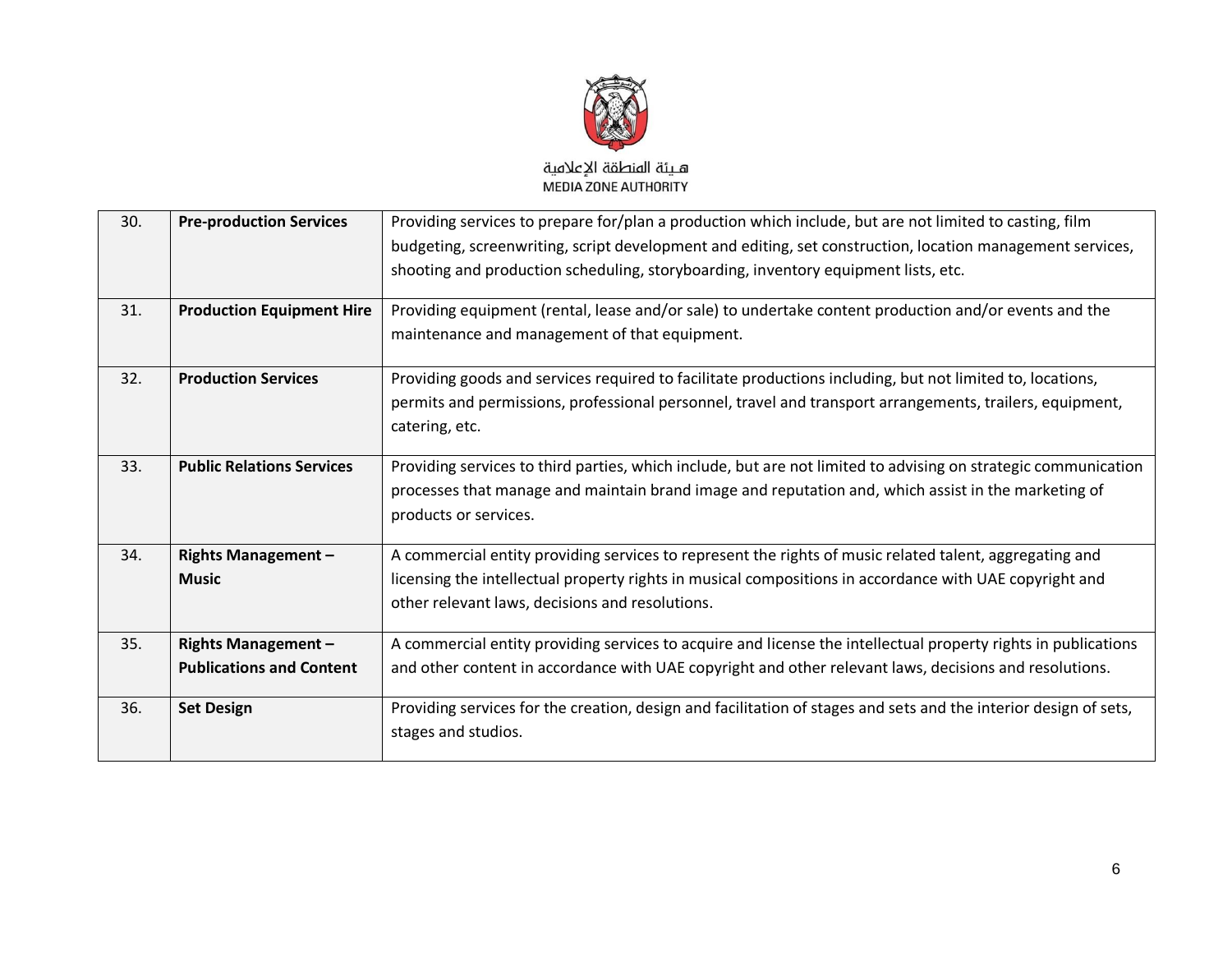

| 37. | <b>Social Networking Platform</b><br>NEW!             | An online platform used by individuals and/or businesses to build professional and/or social networks<br>or professional and/or social connections.                                                                                                                                                                                                                                                                                                                                                                         |
|-----|-------------------------------------------------------|-----------------------------------------------------------------------------------------------------------------------------------------------------------------------------------------------------------------------------------------------------------------------------------------------------------------------------------------------------------------------------------------------------------------------------------------------------------------------------------------------------------------------------|
| 38. | <b>Software Development</b><br><b>Services</b>        | Providing services for the development/installation/modification of software including but not limited to<br>designing the structure and content of and/or writing the computer code necessary to create and<br>implement systems software (including updates and patches) and software applications (including updates<br>and patches), databases and applications. Typically the services are provided to third parties but may also be<br>the activity of the in-house software development arm of a technology company. |
| 39. | <b>Talent Management</b><br><b>Services</b>           | Providing services to represent, source and manage talent for the creative, media and entertainment<br>industry.                                                                                                                                                                                                                                                                                                                                                                                                            |
| 40. | Web and App Design and<br><b>Development Services</b> | Providing services to third parties for interactive digital website and application solutions including, but not<br>limited to the design and development of web pages/applications and customizing of software.                                                                                                                                                                                                                                                                                                            |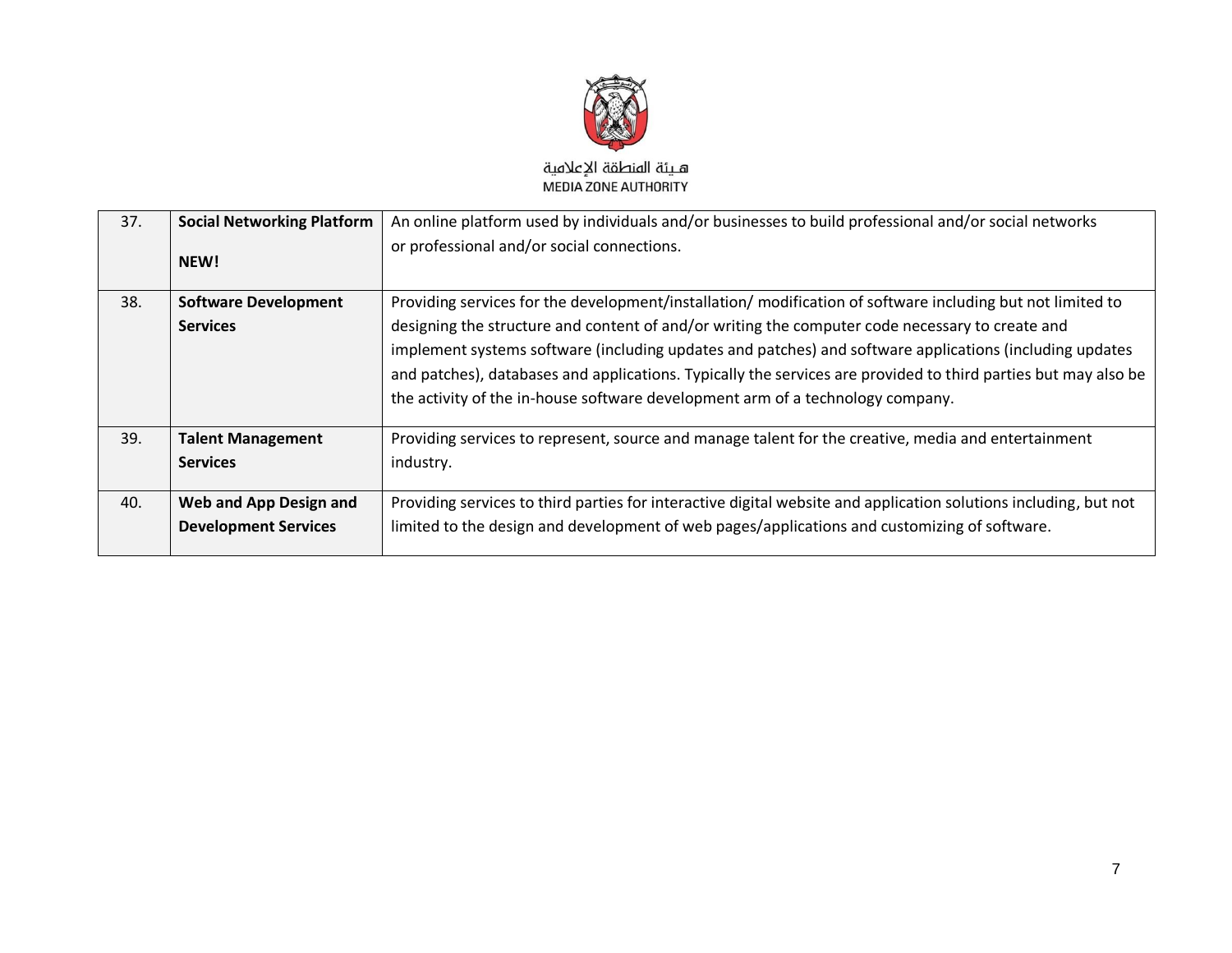

#### **BUSINESS LICENSE ACTIVITIES – GAMING – NEW!**

|    | <b>MZA License Activities</b>        | <b>Definition</b>                                                                                            |
|----|--------------------------------------|--------------------------------------------------------------------------------------------------------------|
| 1. | <b>Artificial Intelligence</b>       | An entity which specializes in all aspects of Artificial Intelligence and machine learning research and      |
|    | <b>Developer</b>                     | development.                                                                                                 |
| 2. | <b>Content Production -</b>          | Creating, developing and providing creative content for use in the gaming industry including, but not        |
|    | Gaming                               | limited to animation, text, images, videos, infographics and 3D CGI for use on applications and digital      |
|    |                                      | platforms, and ensuring that the content is formatted and configured for use on a variety of devices and     |
|    |                                      | platforms for use in video, mobile and/or computer games.                                                    |
| 3. | Data Management and                  | An entity offering data management and protection solutions to ensure that online and mobile games are       |
|    | <b>Cyber Security Services</b>       | compliant with relevant laws and that adequate cyber-security measures are in place.                         |
| 4. | <b>E-sports Data &amp; Analytics</b> | An entity providing real-time statistics for E-sports, which collects, analyses and distills data (including |
|    |                                      | channels, games, publishers, tournaments, teams, reports, brand impact, chat analytics) from E-sports        |
|    |                                      | competitions and/or Gaming Streaming Social Media Platforms using game API, streaming intelligence and       |
|    |                                      | artificial intelligence software.                                                                            |
| 5. | <b>E-sports League Operator</b>      | An entity that owns/operates or runs a recognized E-sports League.                                           |
| 6. | <b>E-sports Online Publication</b>   | Online publishing of a newspaper, periodical, journal, magazine and other online publishing activities       |
|    |                                      | specific to the E-sports and gaming genre.                                                                   |
| 7. | <b>E-sports Organization</b>         | An entity, which owns and/or manages a professional E-Sports team or players.                                |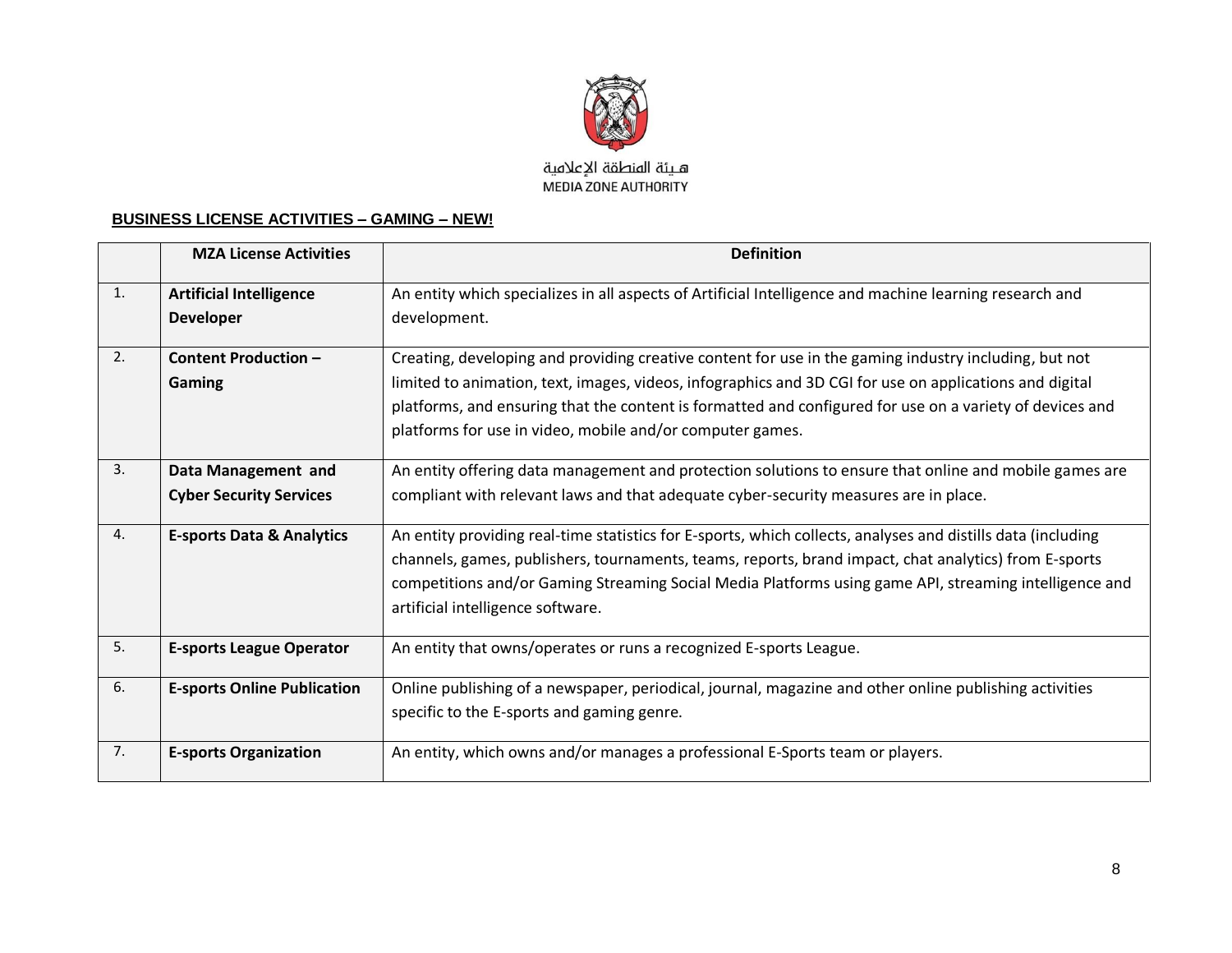

| 8.  | <b>E-sports Tournament</b>                   | Online platform, which facilitates and supports organizers of E-sports tournaments and offers turn-key                                                                                                                                                                                                        |
|-----|----------------------------------------------|---------------------------------------------------------------------------------------------------------------------------------------------------------------------------------------------------------------------------------------------------------------------------------------------------------------|
|     | <b>Platform</b>                              | solutions for testing, scaling, and operating E-sports competitions.                                                                                                                                                                                                                                          |
| 9.  | <b>Event Management - E-</b><br>sports       | An entity providing services to produce, promote, organize, manage, support and facilitate E-sports events,<br>competitions and/or tournaments including, but not limited to gaming conferences, exhibitions,<br>activations, conventions, business and trade shows.                                          |
| 10. | <b>Gaming Academy</b>                        | An entity developing and providing specialized gaming related training for individuals in professions<br>including, but not limited to Programmers, Video Game Designers, Animators, Developers, Professional E-<br>Sports Gamers, Referees, Coaches and Analysts.                                            |
| 11. | <b>Gaming Community</b><br>Management        | An entity offering gaming community management solutions for the gaming industry including, but not<br>limited to social media and games forum monitoring, moderation and content approval, social media and<br>forum content creation and community and social media performance reports                     |
| 12. | <b>Gaming Consultancy</b><br><b>Services</b> | An entity providing strategic, management and marketing/PR/branding consultancy services and providing<br>expert advice to the gaming industry.                                                                                                                                                               |
| 13. | <b>Gaming Development</b>                    | An entity that creates and develops digital games (including video games, mobile games, PC) including but<br>not limited to creating, designing and developing software for all aspects of video and mobile games and<br>implementing the creative content to ensure compatibility with video/mobile display. |
| 14. | <b>Gaming Engine</b>                         | A platform offering a software-development system solution, which enables the construction of video and<br>mobile games for all platforms.                                                                                                                                                                    |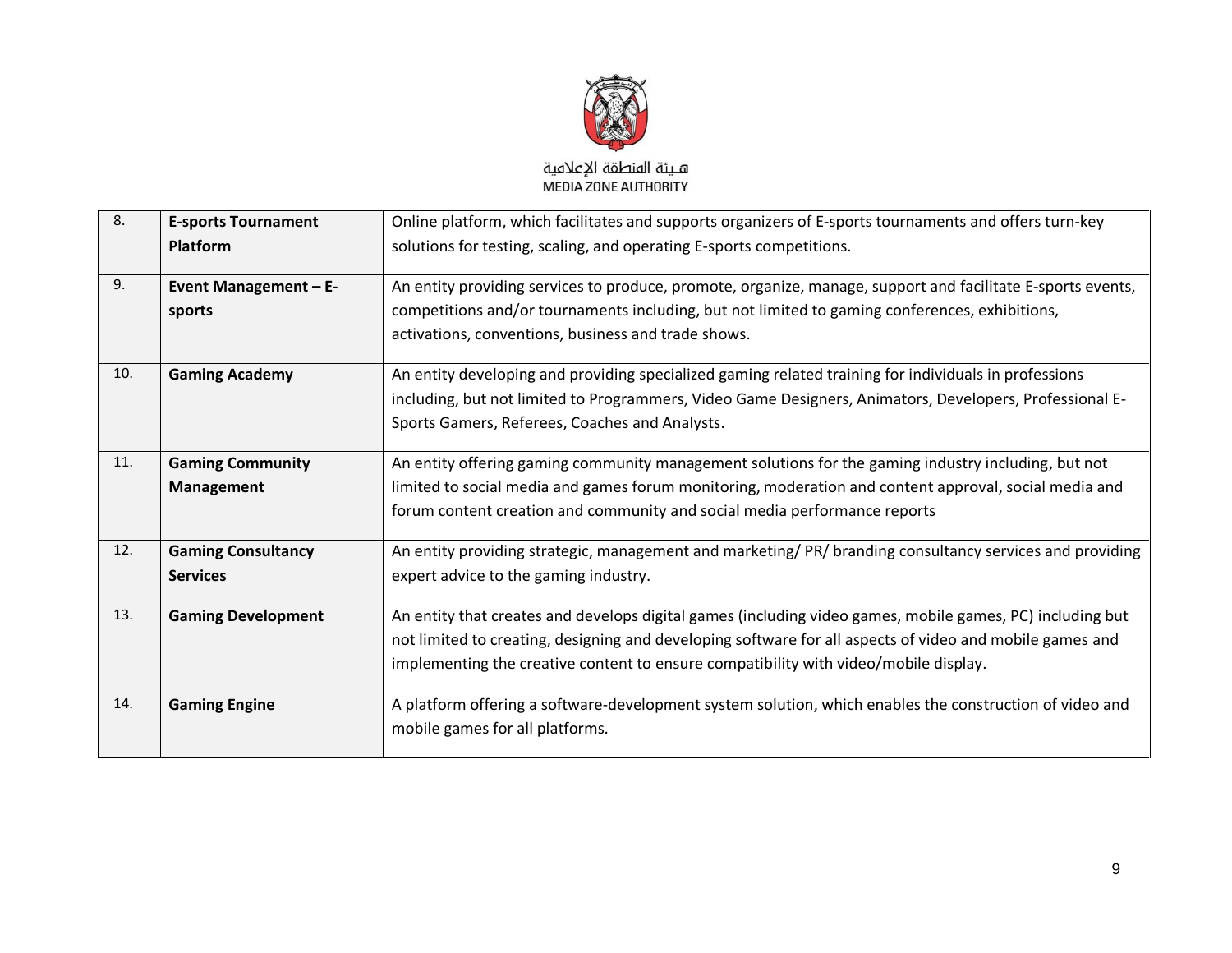

| 15. | <b>Gaming Equipment</b>          | An entity that manufactures and/or sells gaming equipment and hardware, which may include, but not be          |
|-----|----------------------------------|----------------------------------------------------------------------------------------------------------------|
|     | <b>Manufacturer/Supplier</b>     | limited to gaming devices, gaming device parts inventory and other related gaming equipment (e.g.              |
|     |                                  | headphones, gaming seats, controllers) used in connection with all forms of console, PC or mobile gaming.      |
| 16. | <b>Gaming Industry Research</b>  | An entity providing services for market research, industry trends, studies (e.g. surveys, questionnaires,      |
|     | <b>Services</b>                  | technical studies) relating to the gaming industry including, but not limited to analyzing market trends,      |
|     |                                  | marketability of games, public opinions and consumer habits and behavior, game genre popularity, game          |
|     |                                  | publishers activities, gaming audience trends.                                                                 |
| 17. | <b>Gaming - Localization</b>     | An entity providing localization services (including, but not limited to language translation and general      |
|     | <b>Services</b>                  | cultural accuracy) in respect of gaming content, advertising, marketing, and branding material for the         |
|     |                                  | gaming industry.                                                                                               |
|     |                                  |                                                                                                                |
| 18. | <b>Gaming Platform-</b>          | Platforms, which facilitate the publishing of video and digital games and allow individuals to access and play |
|     | Console/PC/Mobile                | via the platform.                                                                                              |
| 19. | <b>Gaming Production Service</b> | An entity providing goods and services to assist all of the needs of companies involved in the gaming          |
|     | <b>Providers</b>                 | industry including, but not limited to audio development, audio localization, casting and talent               |
|     |                                  | management services, tool development, co-development, remastering, sound design and music, voice              |
|     |                                  | recording and video facial capture, asset integration, pre-production and script adaptation, post-             |
|     |                                  | production, mastering and mixing, functional testing services, hardware certification testing, user            |
|     |                                  | experience testing, quality assurance and player support services.                                             |
| 20. | <b>Gaming Publisher</b>          | An entity that holds the publishing rights (and may also hold other intellectual property rights) to one or    |
|     |                                  | more video and/or mobile games. The games may have been developed internally by the publisher or               |
|     |                                  | externally by a gaming developer.                                                                              |
|     |                                  |                                                                                                                |